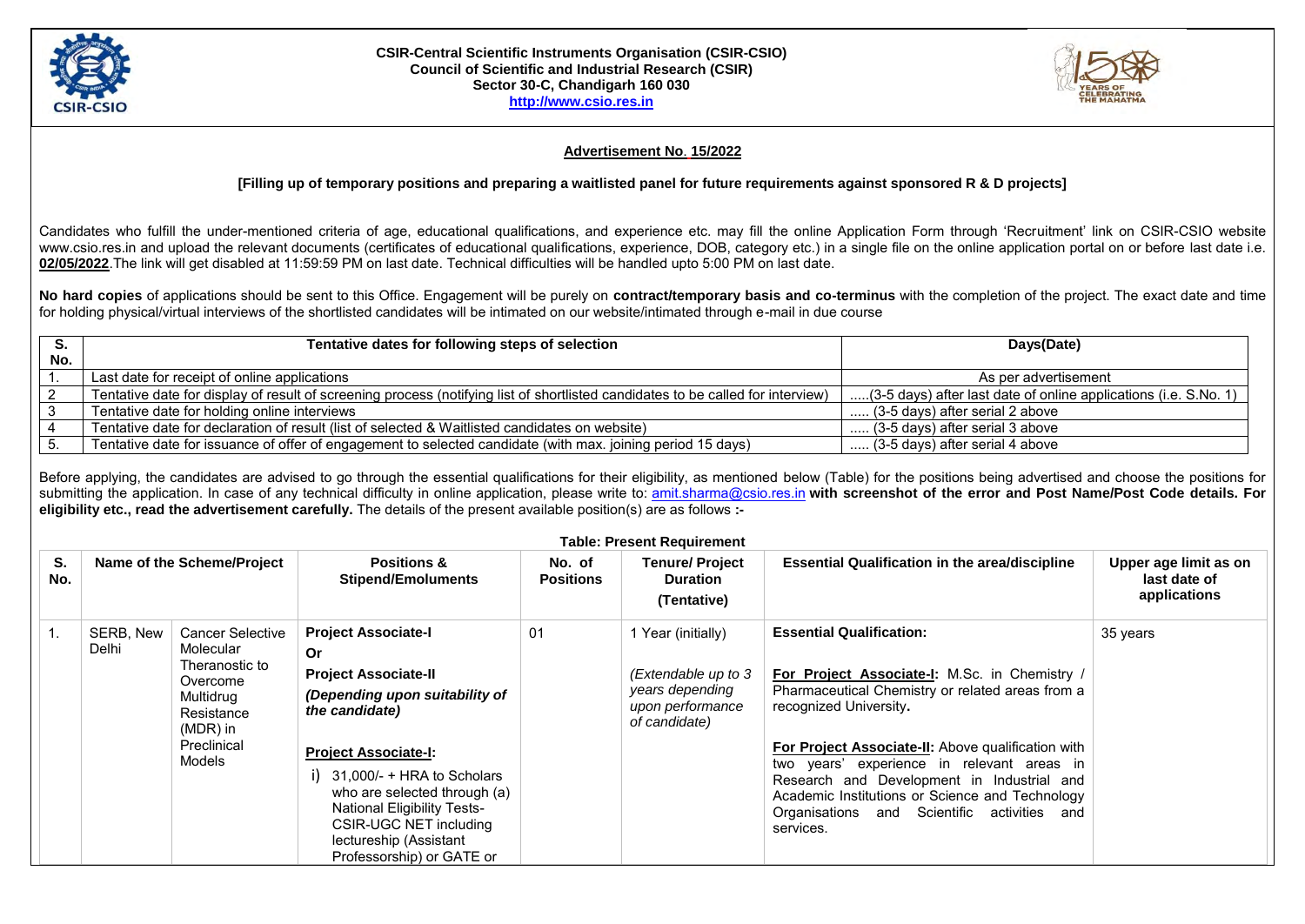|                                              | (b) A selection process<br>through National level<br>examinations conducted by<br><b>Central Government and</b><br>Departments and their<br>Agencies and Institutions.<br>ii) 25,000/- +HRA for others<br>who do not fall under (i)<br>above.                                                                                                                                                                                                                         |        |                          | Desirable: (minimal two points listed below)<br>• Knowledge of organic synthesis,<br>Chromatography, Analytical techniques like<br>NMR, Mass and HPLC, UV, Fluorescence<br>Spectrometer.<br>• Research Experience (R&D)<br>• Microsoft Office (MS Word, Excel, Power point<br>$etc.$ ) |        |
|----------------------------------------------|-----------------------------------------------------------------------------------------------------------------------------------------------------------------------------------------------------------------------------------------------------------------------------------------------------------------------------------------------------------------------------------------------------------------------------------------------------------------------|--------|--------------------------|----------------------------------------------------------------------------------------------------------------------------------------------------------------------------------------------------------------------------------------------------------------------------------------|--------|
|                                              | <b>Project Associate-II:</b><br>35,000/- + HRA to Scholars<br>who are selected through (a)<br><b>National Eligibility Tests-</b><br>CSIR-UGC NET including<br>lectureship (Assistant<br>Professorship) or GATE or<br>(b) A selection process<br>through National level<br>examinations conducted by<br><b>Central Government and</b><br>Departments and their<br>Agencies and Institutions.<br>ii) $28,000/- + HRA$ for others<br>who do not fall under (i)<br>above. |        |                          |                                                                                                                                                                                                                                                                                        |        |
| <b>Total vacancies (Tentative)</b><br>$\sim$ |                                                                                                                                                                                                                                                                                                                                                                                                                                                                       | 01 No. | $\overline{\phantom{a}}$ | $\sim$                                                                                                                                                                                                                                                                                 | $\sim$ |

**\$**Upper age limit shall be reckoned as on the last date of receipt of applications.

**#** Experience: Experience shall be counted after obtaining the minimum prescribed qualification

**\***Candidates possessing essential qualification (E.Q.) in the required area/discipline **only** should apply, others are not eligible. Result Awaited candidates are not eligible.

**Other Benefits:** Accommodation (subject to availability), food facility and other amenities in campus.

## *Please note:*

- 1. **The performance of the candidates selected against all the above-mentioned positions will be reviewed at regular intervals (3/6 months etc.) and based on the performance as per the project mandate, further extension (if applicable) will be provided from time to time.**
- 2. The candidates who have already served CSIR-CSIO or any other lab / institute of CSIR as any Project Assistant / Project Fellow / JRF (in contract R&D projects) / SRF (in contract R&D projects) / Research Associate etc. for a total period of 5 years or more are not eligible for these engagements. The candidates who have served for a period less than 5 years will have tenure up to remaining period till completion of five years.
- 3. **Medical Facilities** for self will be provided through CSIR-CSIO Dispensary only to the extent available as per rules. This will be limited to self only and not for family members/dependents.
- 4. **Reservation:** As regards reservation, if all things are equal, SC/ST/OBC/PH candidates may be given preference over General candidates so as to ensure their representation.
- 5. In case a large number of candidates apply for the position, Selection/Screening Committee will have discretion to shortlist the candidates for interview based on written exam or percentage of marks or desirable qualification/experience or higher qualification or any other criteria deemed fit. In respect of equivalence clause in Essential Qualifications, if a candidate is claiming a particular qualification as equivalent qualification for recruitment as per the requirement of advertisement, then the candidate is required to produce order/letter in this regard, indicating the Authority (with number and date) under which it has been so treated otherwise the Application is liable to be rejected.
- 6. List of selected candidates will be displayed on website. In addition, a waiting panel will also be drawn for meeting future requirements of the project and it will be valid for one year.